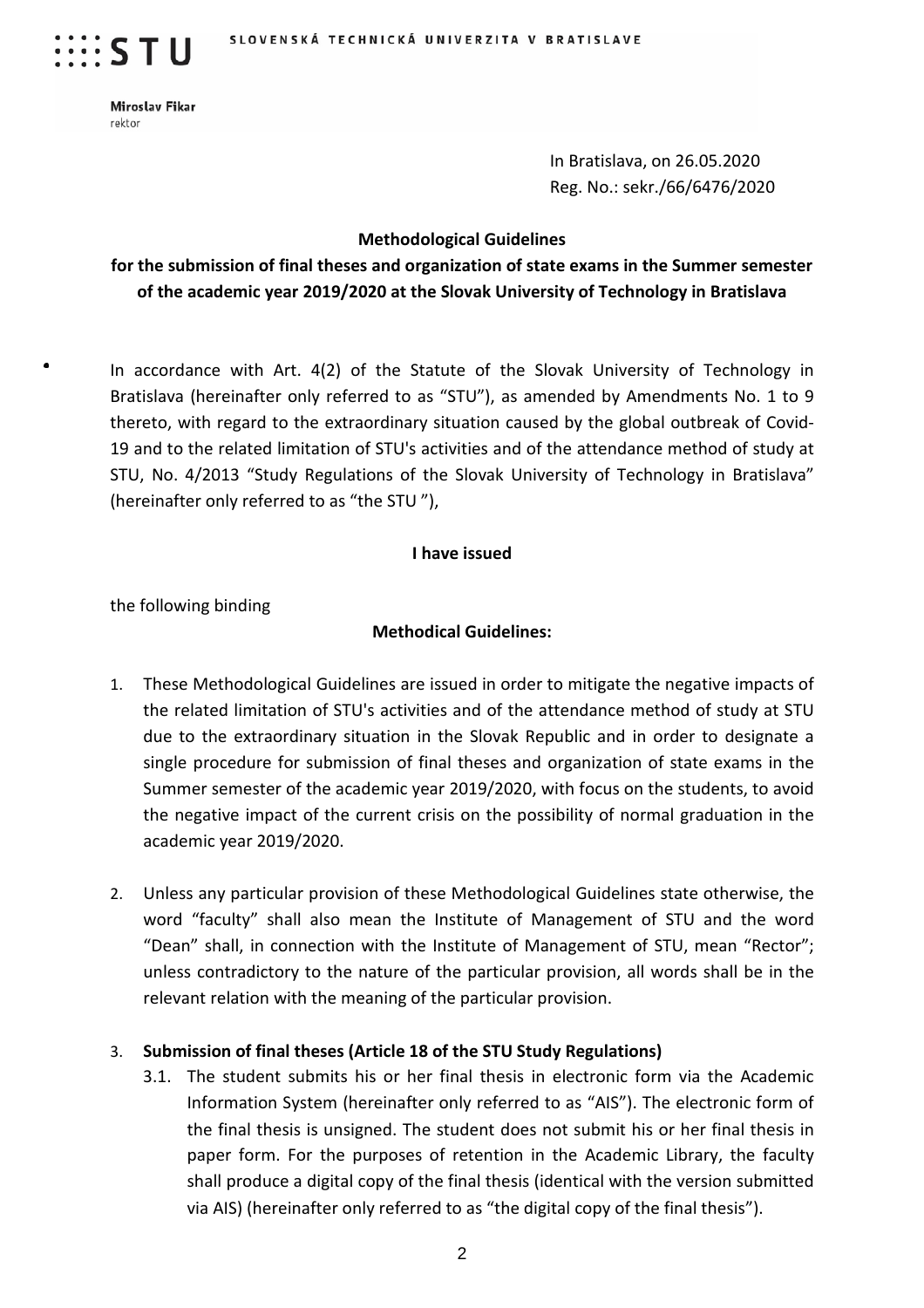- 3.2. Following submission of his or her final thesis into AIS in terms of Section 3.1. of these Methodological Guidelines, the student shall deliver to the faculty a signed title of the final thesis in paper form for archiving in the student's file. For delivery purposes, the student shall use the services of the Slovak Post or another delivery service.
- 3.3. Together with the signed title of the final thesis, the student shall also deliver to the faculty a draft licence agreement in paper form, created using AIS and containing the student's authentic signature. If in the submitted draft licence agreement the student asks for a period of postponement of more than 12 months, together with the draft licence agreement he or she shall also send a substantiated application for prolongation of the postponement period (Art. 18(8) of the STU Study Regulations).
- 3.4. If the final thesis or its part was issued as part of a periodical publication or as a non-periodical publication prior to sending the thesis to the central registry of final, doctoral and habilitation theses (hereinafter only referred to as "CRZP"), the student shall via AIS file a declaration on oath on the fact that the final thesis was published as part of a periodical or non-periodical publication, stating the details of such publishing. The student shall deliver such declaration on oath in paper form with his or her authentic signature, together with the documents as per Sections 3.2. and 3.3. of these Methodological Guidelines.
- 3.5. The faculty shall determine a deadline until which the student shall be obliged to deliver the documents per Sections 3.2. to 3.4., with such deadline to be set prior to the defence of the final thesis.
- 3.6. If the final thesis reports are to be made available in CRZP, the author of the relevant report (supervisor, tutor, reader) shall send to the faculty a draft licence agreement with his or her authentic signature, produced via AIS. The licence agreement for the final thesis report shall be delivered as specified in Section 3.2 or in person (Art. 18(11) of the STU Study Regulations).
- 3.7. A detailed procedure for submission of final theses by students is set out in Appendix 1 to these Methodological Guidelines. The procedure for submission of final theses reports by supervisors, tutors and readers is set out in Appendix 2 to these Methodological Guidelines.

# 4. **Common Guidelines for organization of state examinations (Article 19 of the STU Study Regulations)**

4.1. All state examinations shall be conducted before an examination commission using the distance form of study via video conference, without physical presence, using information and communication technology, e.g. by means of online meetings via and the contract of the contract of the contract of the contract of the contract of the contract of the contract of the contract of the contract of the contract of the contract of the contract of the contract

G-Suite by Google, observing all conditions for a state examination in accordance with the STU Study Regulations (hereinafter also referred to as "online state examination"). If in addition to the state examination - final thesis defence, in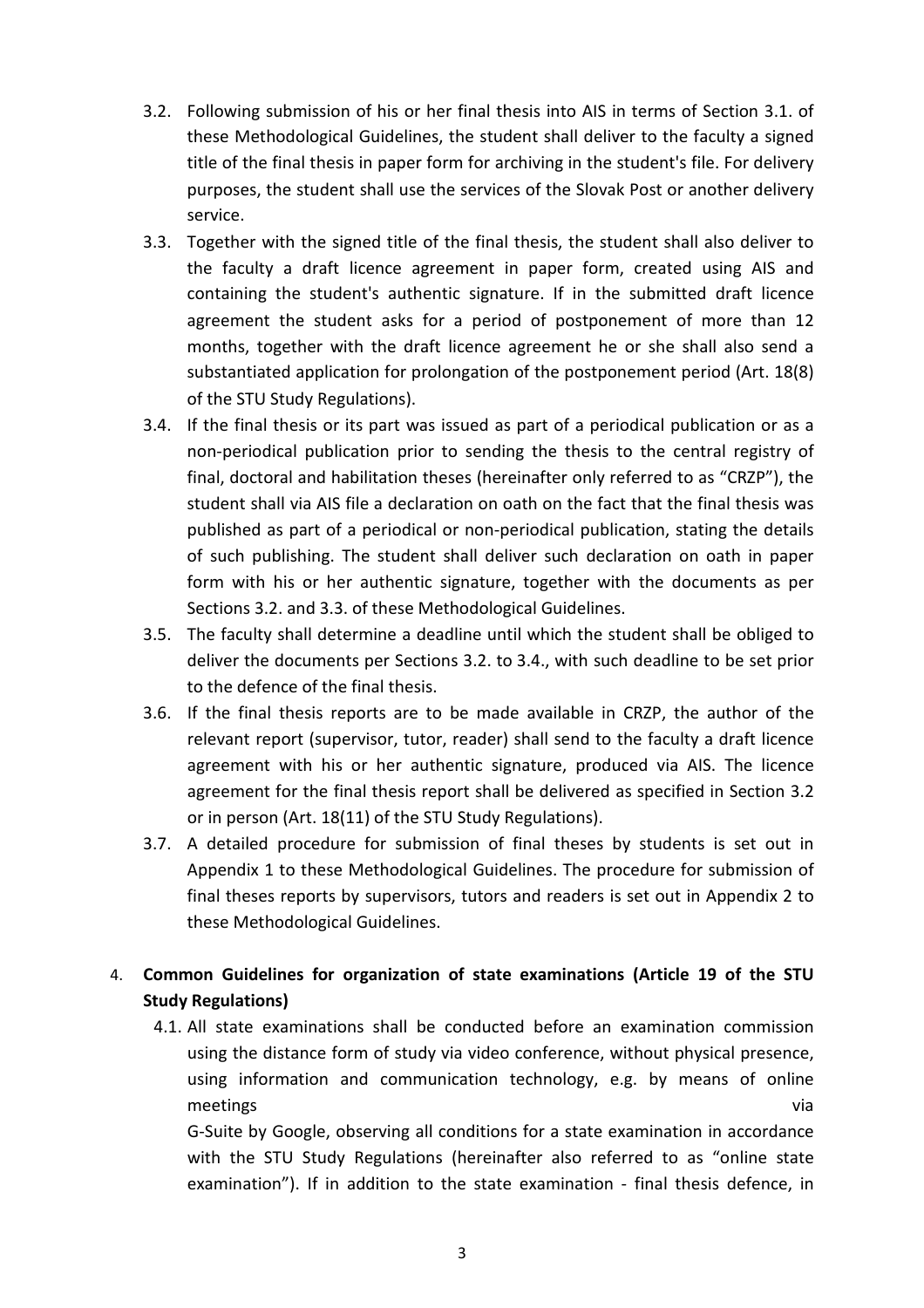order to successfully complete the study programme, it is necessary to pass a state examination consisting of several parts (as part of first- or second-degree study), it is recommended to conduct both state examinations on the same date. The public part of the online state examination and announcement of its results shall be broadcast online for the public (public coverage) and it will be possible for other persons (the public) to actively join the online state examination, taking into account the capacity of employed information and communication technology.

- 4.2. The faculty shall announce the conducting of individual online state examinations by disclosure on its website within 10 calendar days before such event in order to ensure public attendance of online state examinations and announcement of their results.
- 4.3. The notification regarding the conducting of online state examinations shall contain the following information, except for the defence of dissertation theses to which the provisions of Section 5.9 of these Methodological Guidelines applies:
	- a) date and time of the online state examination;
	- b) degree of study;
	- c) study programme and field of study;
	- d) type of state examination (state examination consisting of several parts or state examination - dissertation thesis defence);
	- e) code for electronic connection to the relevant online state examination and for viewing the public coverage of the online state examination.

The chairman of the examination commission or a person authorized by the chairman (e.g. a secretary if appointed for administrative purposes) shall ensure the possibility of software connection to a particular state examination on behalf of members of the examination commission, thesis supervisors, readers, students and other persons, taking into account the capacity of employed information and communication technology, and at the same time shall ensure live public coverage.

- 4.4. The examination commission shall decide on the results of the online state examinations during a non-public meeting with only the members of the examination commission present (with exclusion of the public). For this purpose, the examination commission shall disconnect from the public online state examination and connect to a separate online meeting attended only by the members of the examination commission (Art. 19(5) of the STU Study Regulations); in case of a dissertation examination and dissertation thesis defence, with the presence of further persons (tutors and readers), in terms of Art. 38(2) and Art. 42(9)(g) of the STU Study Regulations. Particulars relating to the dissertation thesis and the dissertation thesis defence are included in Section 5 of these Methodological Guidelines.
	- 4.5. The faculty ensures that the protocol from the online state examination is signed by all members of the examination commission and the chairman. If the faculty is unable to ensure the signatures of all members of the examination commission at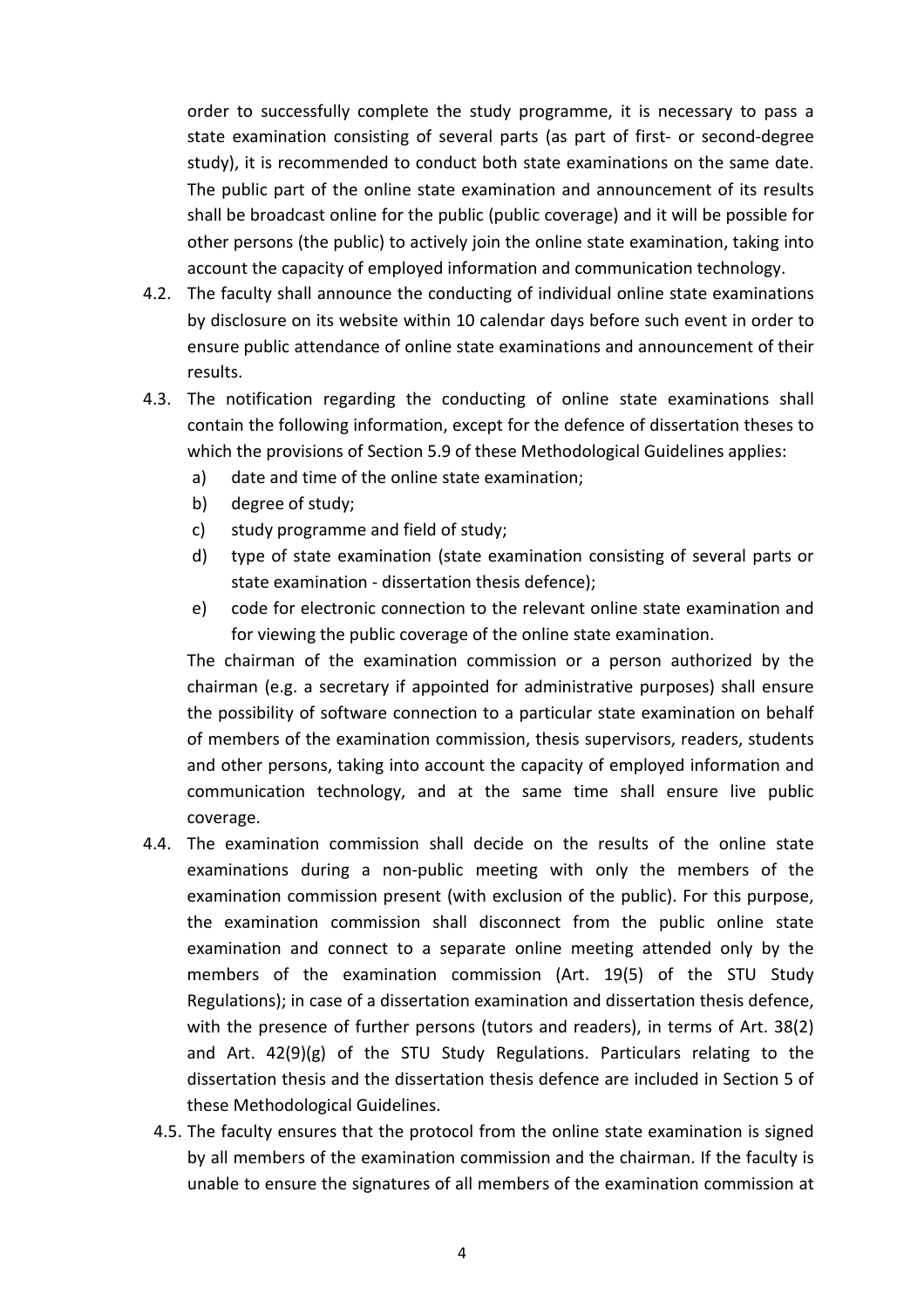the faculty (in particular in case of involvement of other experts from outside of STU or members from outside of the faculty), the faculty may deliver to the relevant members of the examination commission a state examination protocol electronically, with such members to sign and return the written protocol to the faculty without any delay through the Slovak Post or another delivery service. If, for legitimate reasons, any member of the examination commission will not be able to deliver such signed written state examination protocol without undue delay, it is possible to accept a copy (scan) of the document in pdf format via email and later, when such obstacles to its delivery cease to exist, such member shall deliver the signed written state examination protocol as well. In such case, the signatures of individual members of the examination commission may be on separate counterparts of the state examination protocol which together shall form and integral document.

### 5. **Particulars related to the organization of dissertation theses and dissertation theses defence (Articles 36 to 42 of the STU Study Regulations)**

- 5.1. The doctoral candidate submits a written thesis for the dissertation examination to the Dean in electronic form (Art. 37(1) of the STU Study Regulations).
- 5.2. The reader of the written thesis for the dissertation examination shall deliver a reader's report in paper form (Art. 37(4) of the STU Study Regulations).
- 5.3. Dissertation examinations shall be conducted online (Art. 38(5) of the STU Study Regulations); they shall be organized in terms of Section 4. of these Methodological Guidelines, observing all conditions for the conduct of a dissertation examination in terms of Art. 36 to 38 of the STU Study Regulations. The chairman of the examination commission shall ensure participation of the tutor in the non-public part of the online dissertation examination in terms of Section 4.4. of these Methodological Guidelines (Art. 38(2) of the STU Study Regulations).
- 5.4. The chairmen of field commissions shall allow doctoral candidates to submit dissertation theses outlines only in electronic (digital) form, as an appendix to the dissertation thesis via AIS (Art. 40(3) of the STU Study Regulations). Consent may be expressed via e-mail as well.
- 5.5. The doctoral candidate shall submit his or her application for permission for their dissertation thesis defence together with the details in terms of Art. 41(3) of the STU Study Regulations solely in electronic form.
- 5.6. The Dean shall submit the doctoral candidate's file to the chairman of the field commission or shall make it accessible to him or her electronically (Art. 41(4) of the STU Study Regulations).
- 5.7. For the purposes of Art. 36 to 42 of the STU Study Regulations, in the event it is not possible to deliver documents in paper form within the specified deadline for legitimate reasons, it is possible to accept delivery of a copy (scan) of the documents in pdf format via e-mail and later, when such obstacles to their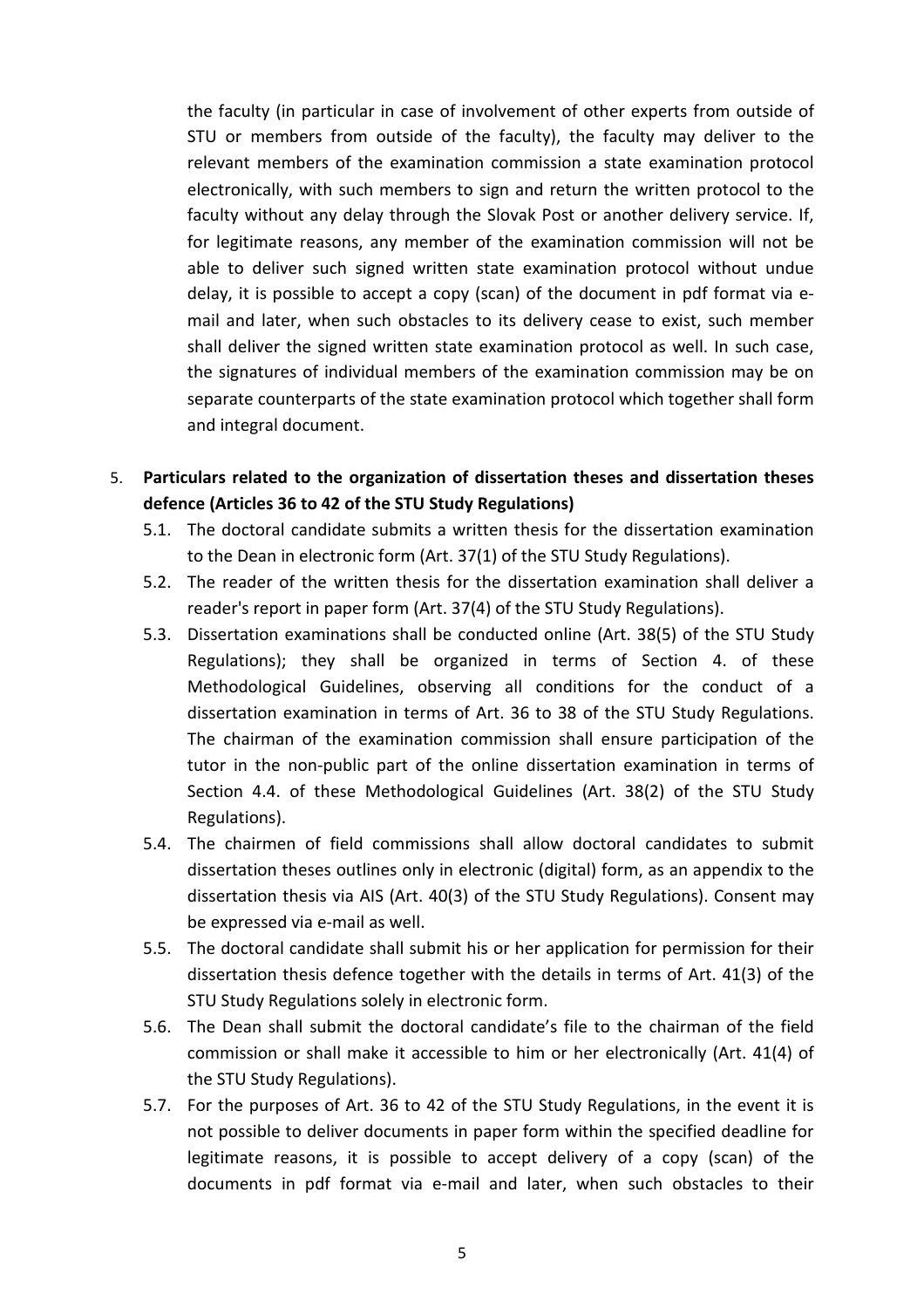delivery cease to exist, the relevant documents shall be delivered in paper form as well, provided it is necessary for the purposes of retention or archiving.

- 5.8. Dissertation thesis defence shall be conducted online (Art. 42(15) of the STU Study Regulations); they shall be organized in terms of Section 4. of these Methodological Guidelines, observing all conditions for the conduct of a dissertation thesis defence in terms of Art. 42 of the STU Study Regulations. The chairman of the examination commission shall ensure participation of the tutor and readers in the non-public part of the online dissertation thesis defence in terms of Section 4.4. of these Methodological Guidelines in accordance with Art. 42(9)(g) of the STU Study Regulations.
- 5.9. The notification regarding the conducting of online dissertation thesis defence shall contain the following information:
	- a) name and surname of the author of the dissertation thesis;
	- b) academic degrees, scientific and pedagogical degrees, artistic and pedagogical degrees or scientific titles of the author of the dissertation thesis;
	- c) title of the dissertation thesis;
	- d) name of the study programme for which the author of the dissertation thesis is enrolled;
	- e) name of the field of study in which the study programme is conducted in terms of letter d);
	- f) date and time of the online dissertation thesis defence;
	- g) code for electronic connection to the relevant online dissertation thesis defence and for viewing the public coverage of the online dissertation thesis defence.

The chairman of the examination commission or a person authorized by the chairman (e.g. a secretary if appointed for administrative purposes) shall ensure the possibility of software connection to a particular online dissertation thesis defence on behalf of members of the examination commission, tutors, readers, students and other persons, taking into account the capacity of employed information and communication technology, and at the same time shall ensure live public coverage.

- 5.10. Secret voting on the result of the dissertation thesis defence shall be conducted electronically, e.g. using the HeliosVoting service. The record from the electronic voting shall be part of the state examination protocol.
- 6. Provisions of these Methodological Guidelines shall only be applied in the academic year 2019/2020, if the restrictions with relation to STU's activity and the full-time form of study shall persist at the time of submission of final theses and conducting of state examinations, or if such restrictions cease to apply shortly before these events and due to insufficient time it will not be possible to ensure all processes of the full-time form of study at STU.